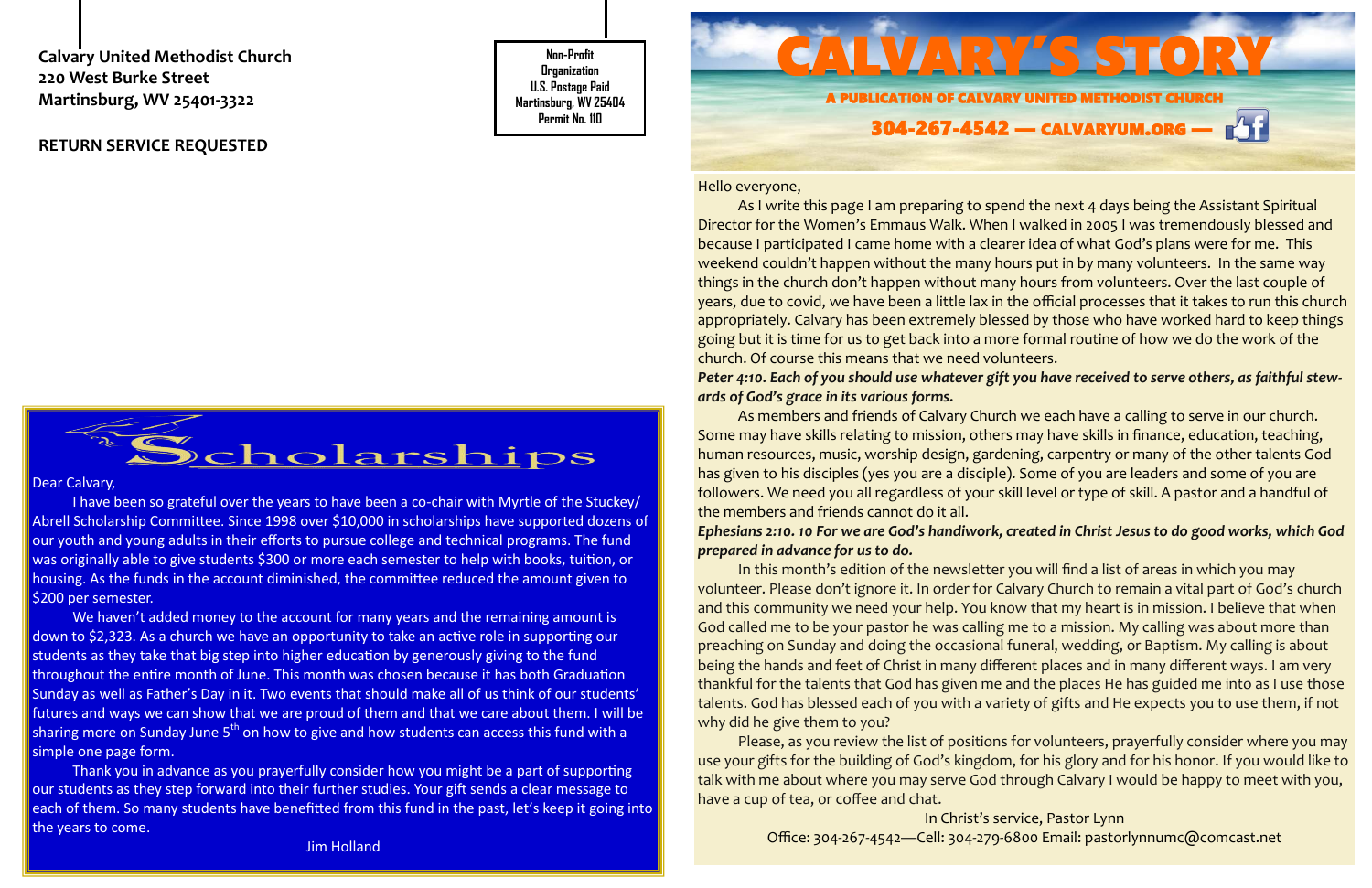# CALVARY TRUSTEES JUNE REPORT

Greetings in the Name of our Lord!

This month, June 26th -July 2nd, members and teens from Calvary and Trinity UMC will be going into the mission field for our **Appalachia Service Project Mission Trip** to Nicholas County, Craigsville, WV, to make homes warmer, safer and drier for the deserving people of that region. We will be going as the hands and feet of Jesus. We ask for your prayers as we travel, work, and return.

As summer approaches, we need to think about the families that are going to start leaving their homes, post covid, and come back into the world and back to church! We have opened the **Nursery**, started **Children's Church** and **Elementary Sunday School Classes**. The nursery has been sanitized, windows washed, toys sanitized and sorted, so that the nursery is fresh, clean and ready for occupancy, but we need nursery attendants. I would ask you all to sign up to take just one Sunday (or two) a year to attend any children that may come that need nursery classes. This would be up to age 3.

**VBS** is also coming up July 24th (Kick-Off Day) through the 29th with the 29th being a Picnic and Pool Party at War Memorial Park. VBS is a fantastic way to draw families with children into our congregation! Spending time with the kids, talking with the parents, letting them know that we really do want to be their church, that's how our congregation will begin to grow. Please contact me to talk about all of the wonderful volunteer opportunities for this amazing outreach. This year's theme is **Food Truck Party, On a ROLL WITH GOD**! It is going to be so much fun! We cannot do this outreach without **YOU**. We need **YOU** to reach the children who will be attending VBS for Jesus! We need a Preschool/Kindergarten teacher, a Craft Leader, a Music Leader, a Science Leader, an Assembly Leader, a Recreation Leader, a Decorating Committee, and a Food and Snacks coordinator. I have all of the materials that you will need to teach and plan, so it is all pre-packaged and ready to go! I promise that it will be fulfilling, wonderful and probably exhausting! But it is such a worthy ministry to spend your time on. If you are unable to help during VBS in person, we would love to have donations of snacks for the VBS outreach. VBS is one of my favorite memories! It was always the best part of my summer!

I would also love for someone who is very organized to volunteer as **Nursery Director**. This Volunteer would schedule nursery attendants, make sure we have diapers and wipes, and other basic nursery supplies. If this is you, please reach out to me. We need to begin to prepare our fields if we expect God to send the Harvest. (and thanks to the new speakers in the nursery, you can hear the sermon while attending God's smallest children!)

I am praising God for the new families that have begun attending Worship services at Calvary! We have opened our **Children's Church** for these wonderful children and they are such a joy! Thank you so much for the volunteers that have stepped up and helped out on short notice! We have an urgent need for teachers for K-3rd grade and 4th and 5th grade classes. All of the lessons and craft supplies will be ready for you, printed and in the classroom!

I cannot say THANK YOU loudly enough for all of you who have helped with fundraising for the mission trip, helped out by volunteering to cook, clean, and serve the Take Out Tuesday meals so that we would have the funds to go, as well as all of you who stepped up and helped with the Hot Rods and Hot Dogs Car Show, also to raise funds for the mission trip. And to the Volunteers who take time to teach our children. God is truly moving, and my heart just dances with Praise for Him!

Please see me asap, we need to start preparing for the harvest. Please contact me at directorcalvary@gmail.com or 301-800-1508 call or text.

Much love to you, Wanda

The displayed pictures show the four major projects that were completed during March and April 2022. These projects were made possible by the generosity of Calvary church family and friends of Calvary.

### Church Grounds Clean-Up—June 4th at 9 a.m.

**Classroom 2** 







**Gymnasium** 

This completes all the major projects at this time. The trustees want to thank all who helped make these possible for current members and future generations at Calvary to enjoy. Blessings to all, Trustees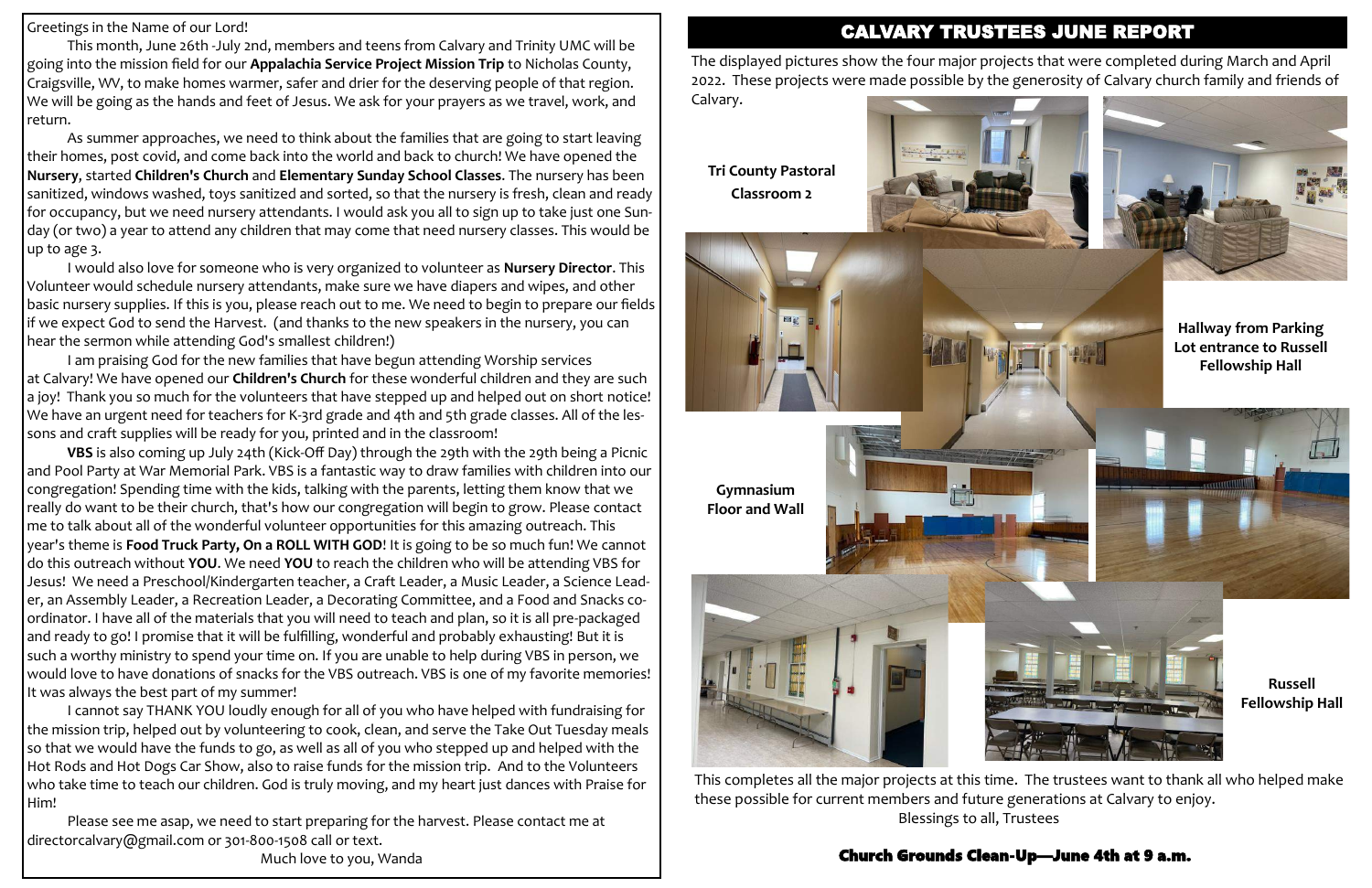| <b>SUN</b>                                                                                                                                         | <b>MON</b>                                                                                                                                 | <b>TUE</b>                                                                                                         | <b>WED</b>                                                                  | <b>THU</b>                                                                                       | <b>FRI</b>                           | <b>SAT</b>                                                          |
|----------------------------------------------------------------------------------------------------------------------------------------------------|--------------------------------------------------------------------------------------------------------------------------------------------|--------------------------------------------------------------------------------------------------------------------|-----------------------------------------------------------------------------|--------------------------------------------------------------------------------------------------|--------------------------------------|---------------------------------------------------------------------|
|                                                                                                                                                    |                                                                                                                                            |                                                                                                                    | 1-English &<br>More 8:30am<br><b>NA</b><br>7:30pm<br><b>Basketball</b>      | 2-English &<br>More 8:30am<br>Teen kids 4-<br>7pm<br><b>Chancel Choir</b><br><b>Practice 7pm</b> | $3-$<br><b>FFF</b><br><b>Bagging</b> | $4-$<br><b>Church</b><br><b>Grounds</b><br>Cleanup<br>9 a.m.        |
| 5-Worship &<br><b>Latino Services</b><br>9:30am<br><b>Sunday School</b><br>10:45am<br><b>Graduation Sun-</b><br>day and C-CAP<br><b>Food Drive</b> | 6-English &<br>More 8:30am<br><b>Tai Chi 8:45</b><br>am<br><b>Cub Scouts</b><br>6:30pm                                                     | 7-English &<br>More 8:30am<br>Tai Chi<br>10:15am<br><b>Basketball</b>                                              | 8-English &<br>More 8:30am<br><b>NA 7:30pm</b><br><b>Basketball</b>         | 9-English &<br>More 8:30am<br>Teen kids 4-<br>7pm                                                | $10 -$<br><b>RAPP</b><br>6-8pm       | $11 -$<br>Pool<br><b>Party</b><br>4 <sub>pm</sub><br>6pm            |
| 12-Worship &<br><b>Latino Services</b><br>9:30am<br><b>Sunday School</b><br>10:45am<br>Youth Grp 6pm                                               | 13-English<br>& More<br>8:30am<br><b>Tai Chi 8:45</b><br>am<br><b>Cub Scouts</b><br>6:30pm<br><b>Boys &amp; Girls</b><br><b>Club Begin</b> | 14-English<br>& More<br>8:30am<br>Tai Chi<br>10:15am<br><b>Basketball</b><br><b>Blood Drive</b><br>Noon-<br>5:30pm | 15-English &<br>More 8:30am<br><b>NA 7:30pm</b><br><b>Basketball</b>        | 16-English &<br>More 8:30am<br>Teen kids 4-<br>7pm                                               | $17 -$                               | $18 -$                                                              |
| 19-Worship &<br><b>Latino Services</b><br>9:30am<br><b>Sunday School</b><br>10:45am<br>Youth Grp 6pm<br><b>Father's Day</b>                        | $20 -$<br>English &<br>More 8:30am<br><b>Tai Chi 8:45</b><br>am<br><b>Cub Scouts</b><br>6:30pm                                             | 21-English<br>& More<br>8:15am<br>Tai Chi<br>10:15am<br><b>Basketball</b>                                          | 22-English &<br><b>More 8:30am</b><br><b>NA 7:30pm</b><br><b>Basketball</b> | 23-English & 24-<br>More 8:30am<br>Teen kids 4-<br>7pm                                           |                                      | $25 -$<br><b>Hot Rods</b><br>& Hot<br><b>Dogs</b><br>$9am -$<br>2pm |
| 26-Worship &<br><b>Latino Services</b><br>9:30am<br><b>Sunday School</b><br>10:45am<br>Youth Grp 6pm                                               | $27 -$<br>English &<br>More 8:30am<br><b>Tai Chi 8:45</b><br>am<br><b>Cub Scouts</b><br>6:30pm                                             | 28-English<br>& More<br>8:15am<br><b>Tai Chi</b><br>10:15am<br><b>Basketball</b>                                   | $29 -$                                                                      | $30 -$                                                                                           |                                      |                                                                     |



### *המטכומה ביויים ביויים ביויים ביויים ביויים ביויים ביויים ביויים ביויים ביויים ביויים ביויים ביויים ביויים ביו* **A N OT E F R O M O U R M U S I C D I R E C TO R**

As I write this the choir is preparing its final anthems for the season. We hope you enjoyed the trilogy of pieces that focused on Jesus in the month of May. *Here He Comes* focused on the birth and arrival of Jesus. *The Lord Came Down to the River* centered on the baptism and early J ministry of Jesus. We then finished the month with the inspiring Chris Tomlin arrangement of *Jesus* which sang of Christ's ministry on earth. We loved singing the praise chorus, "Who walks" on the waters, who speaks to the sea, who stands in the fire beside me, He roars like a lion, He J bled as the Lamb, He carries my healing in His hands." We will start back with our study of The Story in the Fall.

On June  $5<sup>th</sup>$ , we celebrate Pentecost Sunday. The Chancel Choir will sing their last anthem for the season, a piece called *Invitation*. The invitation we are singing about is an invitation to the Holy Spirit to come "with comfort and power," an invitation to fill us and dwell in us. We sing to the Spirit to "anoint us with grace" and "come let heaven spill into this place." Many times, Ď We sing peppy Pentecost pieces, but I felt the words and melancholy melody of this anthem lent itself to personal reflection and were fitting for both Pentecost and Communion.

Starting June 12th, we will be starting into special music anthems for the summer. As of this writing, we are wide open. I have a short list of contacts that I will be working on in the coming  $\mathbf{F}$ weeks. If you or anyone you know would like to share their musical gifts in worship, please let Q me know or pass their contact information along to me. ふりいい

*"He saved us, not because of works done by us in righteousness, but according to his own mercy, by the washing of regeneration and renewal of the Holy Spirit, whom he poured out on*  **a** us richly through Jesus Christ our Savior." And the same of the set of the set of the set of the set of the set of the set of the set of the set of the set of the set of the set of the set of the set of the set of the

### 



- Jonathan East
- 7 Katie Yost

Ř

### Blessings!

#### Mark C. Albright

### 2022 KATIE'S KRITTERS FOR KIDS

r<br>S

To celebrate the 6th anniversary of Katie's liver transplant this June, we are again collecting stuffed animals for Katie's Kritters for Kids. This year's donations will go to the two campuses of the Board of Childcare and to the Children's Home Society, all located here in Berkeley County. All donations of small-to-medium-sized stuffed animals should be NEW with the SALES TAGS ATTACHED and/or in the original packaging. The deadline for donations this year is Monday, June 20, 2022.

Please feel free to contact us at 304-279-9358 to arrange for drop off or pickup OR bring your "kritters" to Calvary UMC (220 W. Burke Street) and deposit them in the Katie's Kritters for Kids box located in the Russell Fellowship Hall. We appreciate and thank you for your continued kindness and support!

Katie and Donna Yost

- 9 Kevin East
- 10 Judy Hough
- 16 Mark Albright Jason Greenberg
- 21 Eric Decker
- 23 Marjorie Holland
- 30 Beverly Frye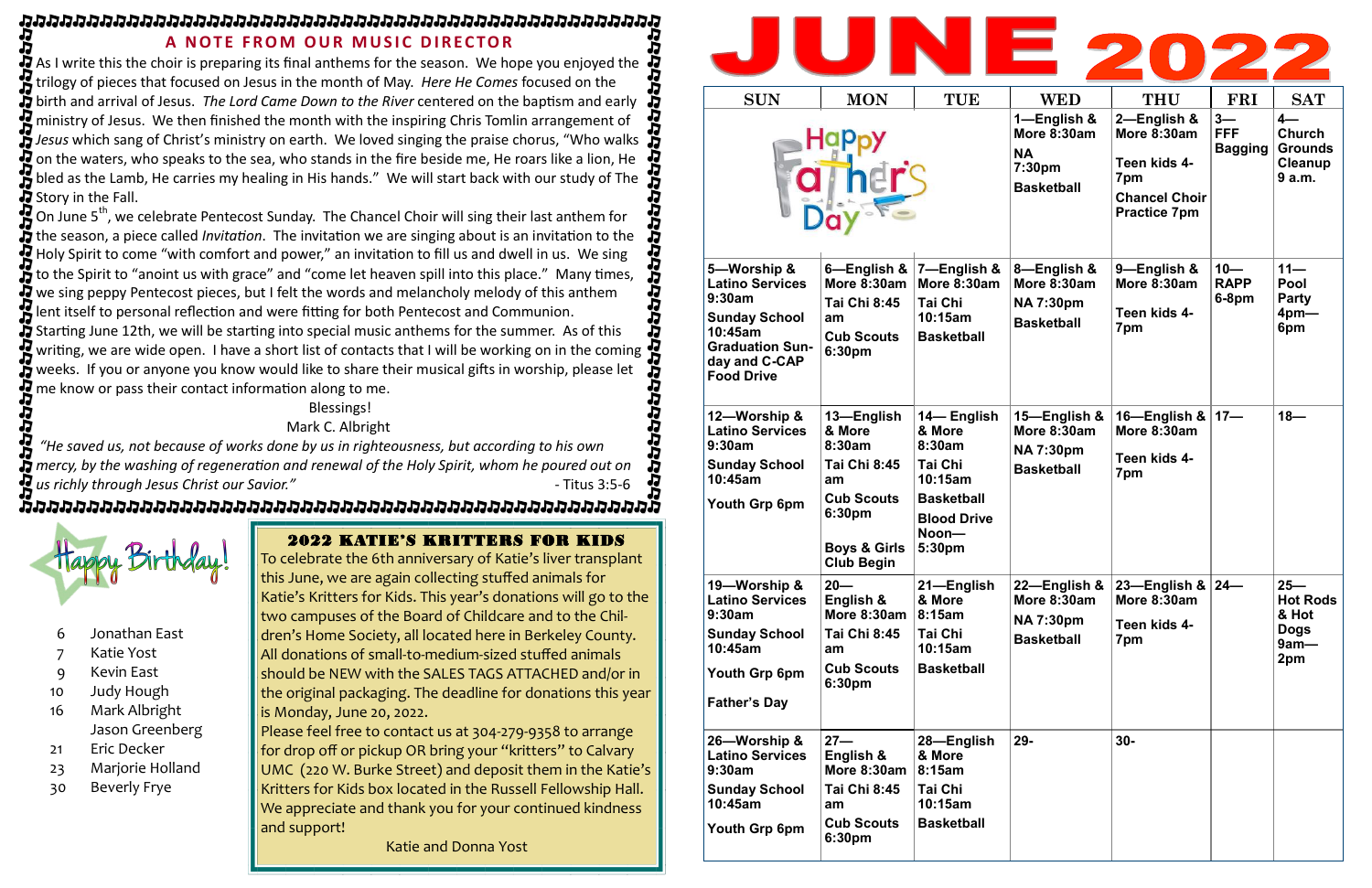**Altar Guild: Heather Villeme Communion Steward: Heather Villeme Greeters: The Johns Family Worship Leaders: Heather Villeme**

## **ALTAR FLOWER SPONSORS**

**Usher: David Decker Video: Nathan Payton & Garry Jones Security: David Gray Web/Social Media: Regina Sherman**

**June 5th — In memory of June E Gray on her birthday given by Elaine Mauck & David Gray June 12th—In celebration of Mary Gray & Tracy Schaff wedding anniversary, given by David** 

**Gray & Elaine Mauck** 

**June 19th—In honor of Eric Decker on his birthday given by David and Cathy Decker June 26th—In honor of Marj Holland's birthday given by Jim & Myrtle Holland**

# THANK YOU SOUND SPONSORS

**June 5th—Jim & Myrtle Holland June 12th —Jim & Myrtle Holland June 19th —Jim & Myrtle Holland June 26th —Available**

#### **CHURCH OFFERING ENVELOPES**

Church offering envelopes for the new fiscal year (July 2022 - June 2023) will be available for pick up in the narthex before and after Sunday worship services on June 19 and 26.





#### **50 PLUS YEAR MEMBER SPOTLIGHT—PAT HENRY**

In May of 1956 the Henry Family relocated to Martinsburg from the Boston area. At that time, the two Methodist churches in Martinsburg, Trinity and Calvary, were known as the "Southern" Methodist Church (Trinity) and the "Northern" Methodist Church (Calvary). The split in the churches occurred during the Civil War and in the 1950's there was still a recognition of that differential. Being from the North, we obviously selected the "Northern" church to attend.

My early memories of Calvary include Sunday school with Edgar Trout as our teacher, an active Methodist youth fellowship organization on Sunday evenings, participation in the Caroliers

Choir including a shared solo with Mayor Carlton Stuckey singing Good King Wenceslas with him as the King and I as the Page. I was a member of the original handbell choir formed by Mary Emma Allen. Although the Sunday schools were separate for boys and girls, the opportunities through MYF and the handbell choir created a tight group among the children and youth attending Calvary. After Sunday school each week, a group of us would immediately rush to the corner of Maple and King Street to the corner store to buy candy or cokes or simply hang out for 15 minutes prior to the beginning of church. And yes, sometimes our offering money was spent on candy.

Over the years I have served on the Pastor Parish Relations Committee and its current form; I have served as the Sunday school teacher for the Friendship adult class; and I have from time to time been the unofficial attorney answering questions about legal issues for the church.

One of my stronger memories involving Calvary occurred when Reverend Haywood Rowe was the minister of the church at the time when his son Jimmy and I were both drafted during the Vietnam era. He made a pledge that as long as we were getting up at 6:00 o'clock in the morning, he would do likewise and go to the church and pray for us. About ten months into our service, he asked us if he could get up a little bit later for those prayers and we both agreed. That is the type of commitment that the ministers of Calvary Church have shown over the years and the reason why I consider it my home church.

My wife, Linda, joined the church after many years of attending. We have three adult children, Patrick, David and Dane. We sit in our "assigned" seat on the right side of the balcony on the second row as I have done for over 60 years.

As an attorney and former judge, my favorite verse is Matthew 5:25 and I prefer the King James Version "Make friends with thine accuser whilst thee are going with him to court, lest thine accuser deliver thee to the judge who shall deliver thee to the sheriff who shall surely cast thee in prison."

**Thomas Criswell** graduated from Martinsburg High School. He is interested in studying mechanics and currently works at Discount Tires. His parents are Ken & Robin Criswell.

**Jonathan E. Figueroa-Perez** graduated from Martinsburg High School and is studying to be an Electrical Technician at James Rumsey Technical Institute. His parents are Dalia Perez & Luis Figueroa.

**Jacob Fox** graduated from Spring Mills High School and is studying Business at Hagerstown Community College. He is the son of Fawn Leatherman and Travis Fox.

**Charlie Paugh** graduated from Martinsburg High School and will be taking Biblical Studies at Lancaster Bible College in Lancaster, PA. He is the son of Scott & Susan Paugh.

**Morgan Ritt** is a graduate of Martinsburg High School and will be continuing her studies at Blue Ridge Community College this fall. She is the daughter of Maureen & Koy Hann.